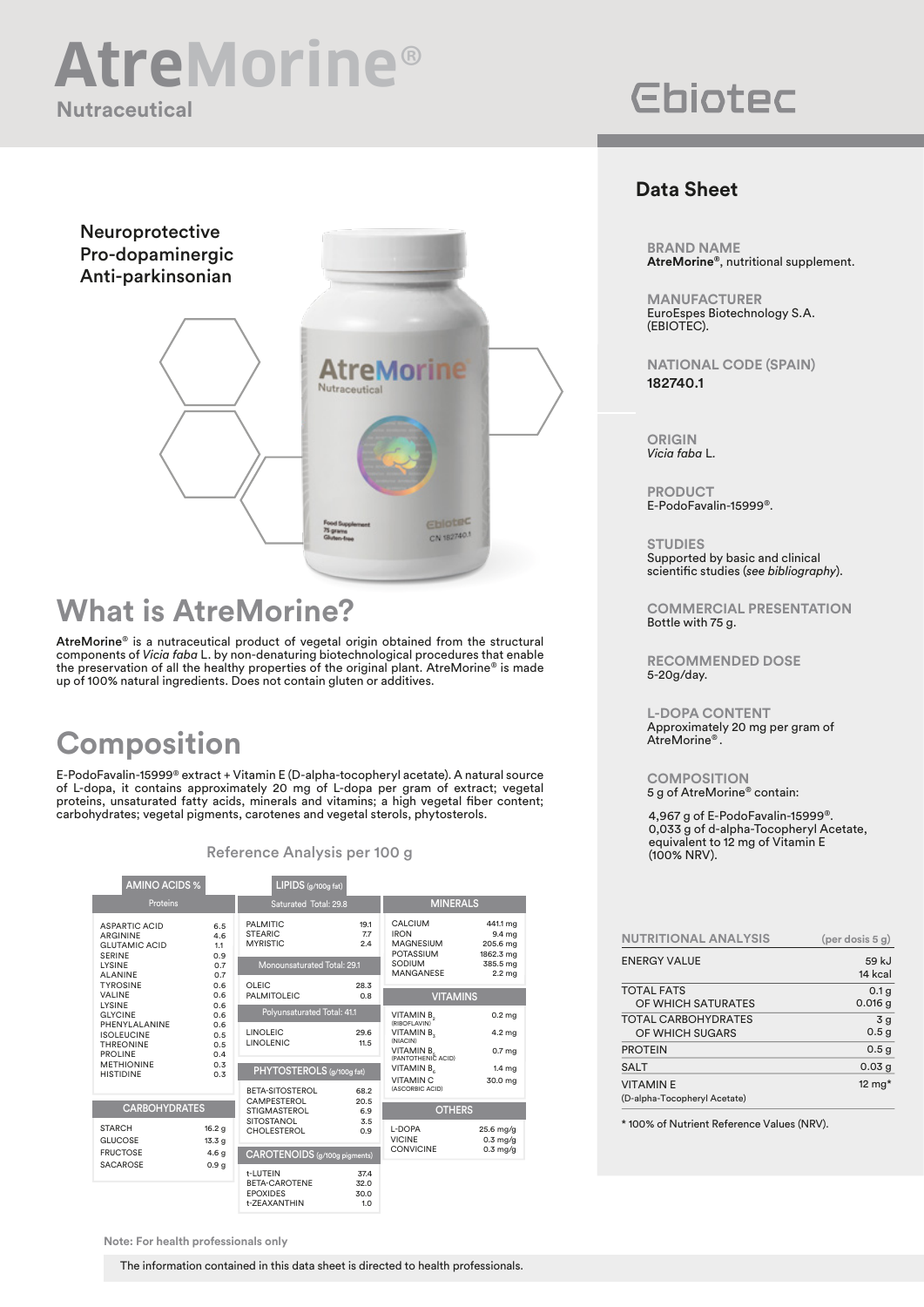### **Bibliography**

Cacabelos R, Carrera I, Martínez O, Alejo R, Fernández-Novoa L, et al. 2021. Atremorine in Parkinson's disease: From dopaminergic neuroprotection to pharmacogenomics. Med Res Rev. 1–46.

Corzo L, Fernández-Novoa L, Carrera I, Martínez O, Rodríguez S, Alejo R, Cacabelos R. 2020. Nutrition, Health, and Disease: Role of Selected Marine and Vegetal Nutraceuticals. Nutrients. 12(3):747.

Cacabelos R, Carrera I, Alejo R, Fernández-Novoa L, Cacabelos P, Corzo L, Rodríguez S, Alcaraz M, Tellado I, Cacabelos N, Pego R, Carril JC. 2019. Pharmacogenetics of Atremorine-Induced Neuroprotection and Dopamine Response in Parkinson's Disease. Planta Med. 85(17):1351-1362.

Teijido O, Cacabelos R, 2018. Pharmacoepigenomic Interventions as Novel Potential Treatments for Alzheimer's and Parkinson's Diseases. Int J Mol Sci. 19, 3199.

Carrera I, Fernández-Novoa L, Sampedro C, Cacabelos R. 2017. Neuroprotective effect of Atremorine in an experimental model of Parkinson's disease. Curr Pharm Des. 23(18):2673-2684.

Romero A, Parada E, González-Lafuente L, Farré-Alins V, Ramos E, Cacabelos R, Egea J. 2017. Neuroprotective effects of E-PodoFavalin-15999 (Atremorine®). CNS Neurosci Ther. 23:450-452.

Cacabelos R, Fernández-Novoa L, Alejo R, Corzo L, Alcaraz M, Nebril L, Cacabelos P, Fraile C, Carrera I, Carril JC. 2016. E-PodoFavalin-15999 (Atremorine®)-Induced Dopamine Response in Parkinson's Disease: Pharmacogenetics-Related Effects. J Gen Med Pharm. 1(1):1-26.

Cacabelos R, Fernández-Novoa L, Alejo R, Corzo L, Rodríguez S, Alcaraz M, Nebril L, Cacabelos P, Fraile C, Carrera I, Carril JC. 2016. E-PodoFavalin-15999 (Atremorine®)-Induced Neurotransmitter and Hormonal Response in Parkinson's Disease. J Exp Res Pharm. 1(1):1-12.

#### **WHAT IS A NUTRACEUTICAL?**

Nutraceuticals are products derived from natural sources whose nutritional and functional characteristics provide benefits to help improve health and therefore reduce the risk of suffering diseases; they may be combined with other active ingredients or exogenous nutrients such as vitamins, minerals, antioxidants, fatty acids, etc.; however, this type of products, which cover a wide range of possibilities, should be taken as part of a healthy, balanced diet and never as a replacement for it.

## **Indications**

E-PodoFavalin-15999® (AtreMorine®) is a potent dopaminergic enhancer in patients with Parkinson's disease. AtreMorine® showed a selective capacity to enhance the catecholaminergic system (dopamine, noradrenaline, adrenaline), with no effect on serotonin, together with an effective regulation of pituitary hormones (prolactin, growth hormone) which are dopamine-dependent at the hypothalamus-pituitary level. Clinical studies of patients with parkinsonian disorders who received AtreMorine® revealed that this nutraceutical can enhance dopaminergic neurotransmission and increase plasma dopamine levels by 200 to 500-fold in both untreated patients and patients chronically treated with conventional antiparkinsonian drugs. In MPTP models of Parkinson's disease, E-PodoFavalin-15999® has demonstrated to be an effective neuroprotective agent of dopaminergic neurons in the substantia nigra pars compacta. AtreMorine® also shows neuroprotective and antiinflammatory effects in different in vitro models of Parkinson disease (PD) and oxidative stress.

The effect of AtreMorine® is to enhance the synthesis of dopamine and noradrenaline and it is of great value for all those persons whose dopaminergic neurons are affected or who suffer neurodegenerative disorders affecting the dopaminergic and/or noradrenergic neurotransmission systems. AtreMorine® has also anti-oxidative and anti-inflammatory properties.



## **Precautions**

Not suitable for persons allergic to any of its ingredients. Do not exceed the recommended daily dose. Keep out of the reach of children. Should not be used as a substitute for a balanced diet. Persons suffering from favism due to glucose 6-phosphate dehydrogenase deficiency, or those chronically taking psychotropic drugs, should consult their physician before taking AtreMorine®.

General Health Register Nº: 26.06671/C

#### **MANUFACTURED BY:**

EuroEspes Biotechnology (EBIOTEC) Pol. Ind. de Bergondo Parroquia de Guísamo, Parc. A6 - Nave F 15165 Bergondo. Corunna (España)

**www.ebiotec.com | info@ebiotec.com | ISO 9001 CERTIFIED COMPANY** 

#### **OUR OWN MANUFACTURING PROCESSES:**

AtreMorine® is a nutritional supplement belonging to the vegetal line of nutraceuticals developed and manufactured by EuroEspes Biotechnology S.A. (Ebiotec).

The nutraceutical bioproducts developed at Ebiotec by the application of non denaturing biotechnological processes retain all the biological properties of their natural sources (of marine, vegetal or animal origin). All Ebiotec´s products are supported by preclinical and clinical scientific documentation, have a clearly prophylactic focus, and contribute high therapeutic value in various health problems (disturbance of lipid metabolism, arteriosclerosis, neurodegenerative diseases, cardio- and cerebrovascular disorders, immune system dysfunction).

**Customer hotline:**  +34 981 784 848 / +34 981 780 505

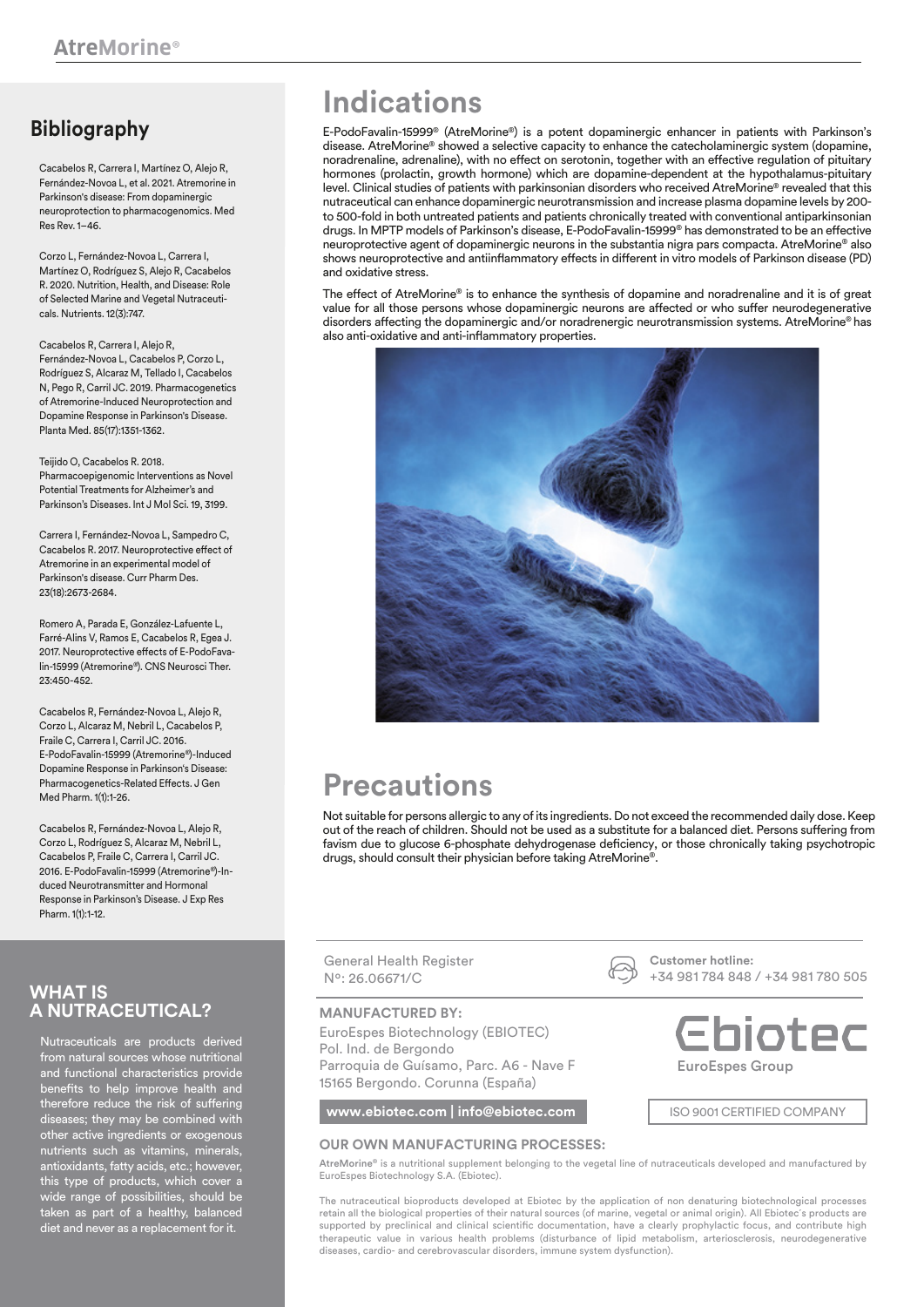### **01. AtreMorine® increases the levels of dopamine in parkinsonian disorders.**



### **02.** AtreMorine® affects neurotransmitter release in parkinsonian disorders.



AtreMorine® induced noradrenaline response

500



AtreMorine® induced serotonin response



A single oral dose of 5 g of **AtreMorine®** increased noradrenaline and adrenaline levels in parkinsonian patients, while serotonin levels remained unchanged.

#### AtreMorine® induced adrenaline response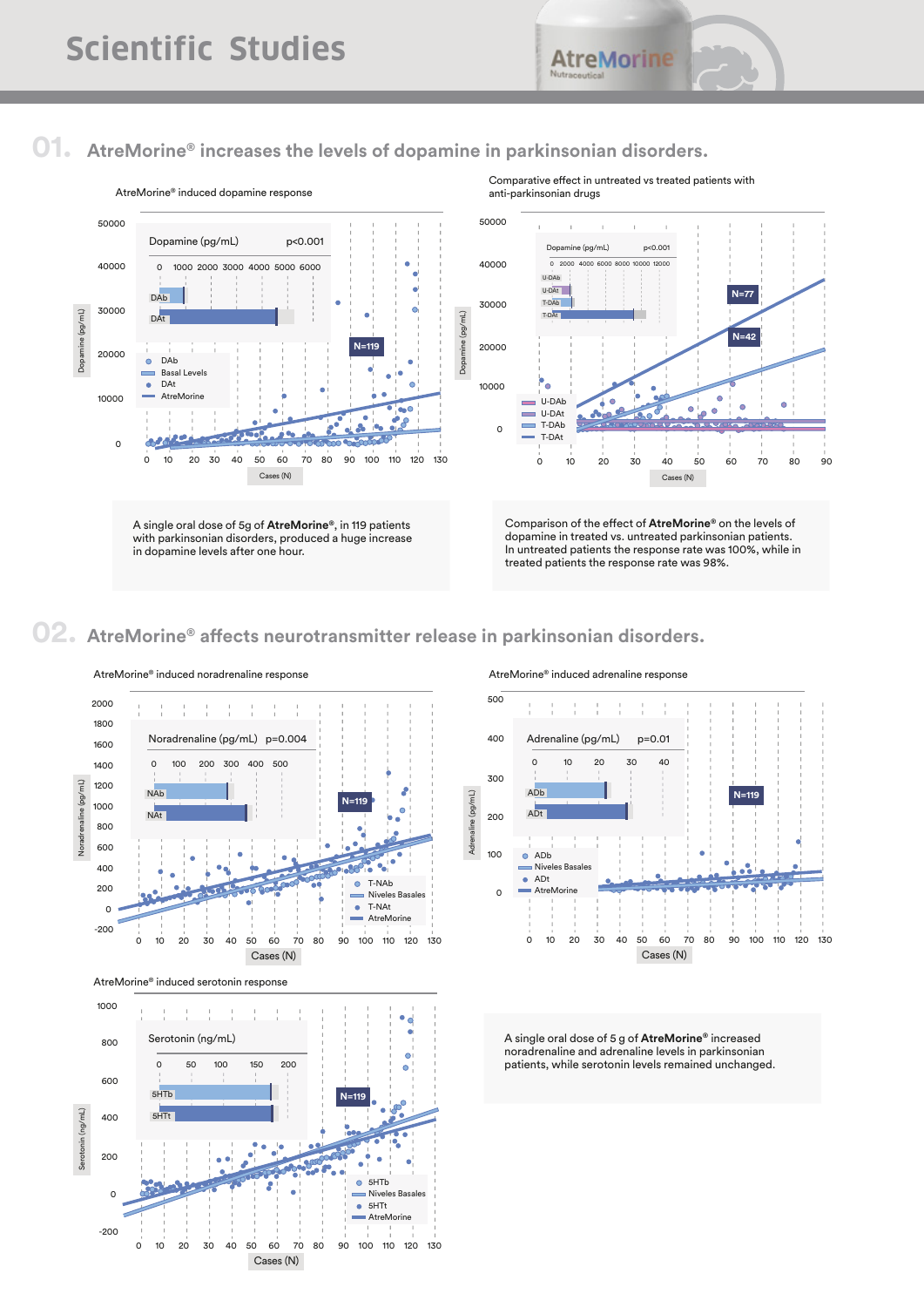### **03.** Hormone effects of AtreMorine® in parkinsonian patients.

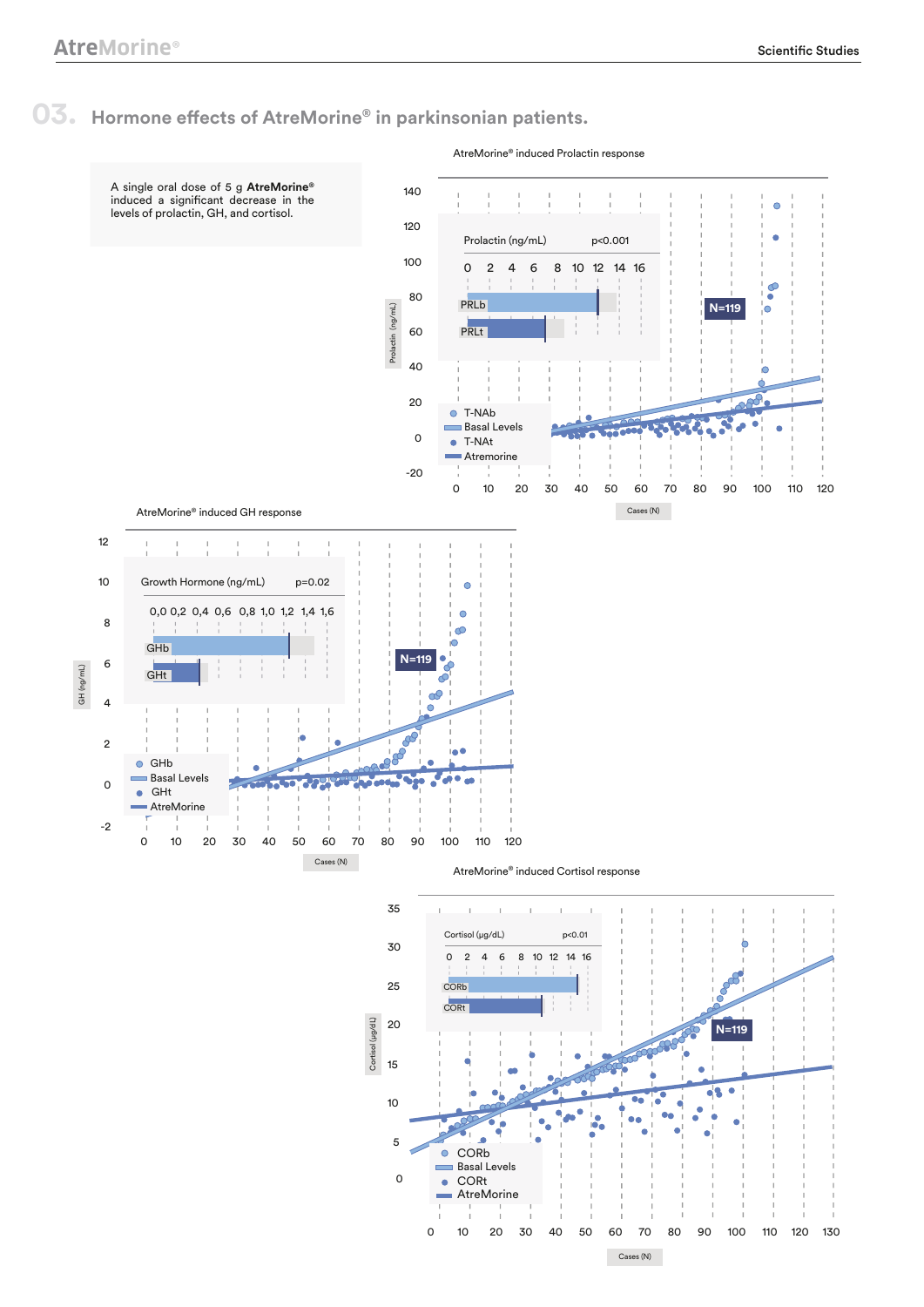### **04. AtreMorine® protects against MPTP-induced dopaminergic neurodegeneration.**

Comparative photomicrographs of dopaminergic immunoreactivity (TH) in the substantia nigra of MPTP mice with different treatments. Transverse brain sections of mice from groups A and B, treated with AtreMorine® (2 and 4 mg), show a remarkable neuroprotective effect by reducing the dopaminergic neuronal degeneration in the substantia nigra.



MPTP, neurotoxic that simulates degeneration of neurons affected by Parkinson's Disease; L-Dopa (Sinemet®), palliative pharmacological treatment. AT, dose of AtreMorine® administered together with diet in animal models of PD.

**Note: For health professionals only**